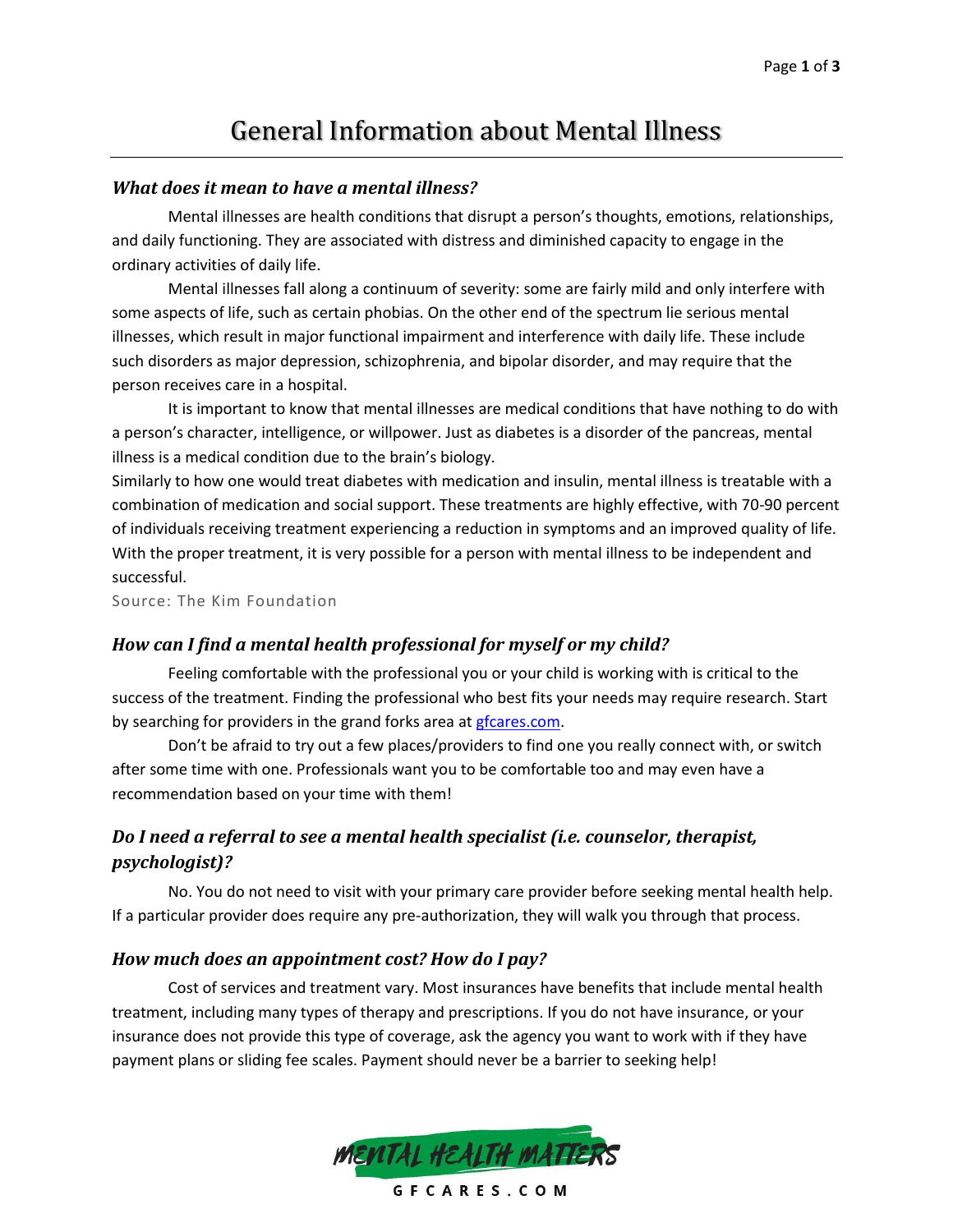#### *Do I need to have a mental illness to see a mental health specialist?*

No.

Tough days come and go, and circumstances always change. You can visit with a specialist for just about anything! Vent about a tenuous relationship, talk through a conflict at work, or simply have someone you can talk to without fear of judgement. You can go once or have recurring appointments. It is up to you!

#### *What treatment options are available?*

Just as there are different types of medications for physical illness, different treatment options are available for individuals with mental illness; these include talk therapies, play therapies, medications, and more. Treatment works differently for different people, so it is important to find what works best for you or your child.

Source: The Kim Foundation

#### *If I feel better after taking medication, does this mean I am "cured" and can stop it?*

It is not uncommon for people to stop taking their medication when they feel their symptoms are under control. Others may choose to stop taking their medication because of its side effects, without realizing that most side effects can be effectively managed. While it may seem reasonable to stop taking the medication, the problem is that most often, the symptoms will return. If you or your child is taking medication, it is very important that you work together *with your doctor* before making decisions about any changes in your treatment.

Another problem with stopping medication, particularly for stopping it abruptly, is that you may develop withdrawal symptoms that can be very unpleasant. If you and your doctor feel a trial off your medicine is a good idea, it is necessary to slowly decrease the dosage of medications so that these symptoms don't occur.

It is important that your doctor and pharmacist work together to make sure your medications are working safely and effectively. You should talk with them about how you are doing and if there are side effects that make you unwilling to continue treatment. They will work with you to develop strategies for minimizing these side effects or will create a plan for switching to a different treatment that will be a better fit.

Source: The Kim Foundation

## *Why don't people talk about mental illnesses like depression, bipolar disorder and suicide?*

Stigma and lack of understanding are the main reasons mental illness and suicide remain topics we avoid. People suffering from a mental illness fear others will think they're crazy or weak, or somehow a lesser person. Cultural norms are slowly changing, and people are becoming more aware of the nature of mental illnesses and their impact on a person's wellbeing. Education will help reduce stigma and save lives. Request educational presentations at gfcares.com.

Alcoholism, drug addiction, HIV and AIDS are examples of medical conditions previously attributed to a weakness or character problems. Today, they are widely recognized as medical diseases



GFCARES.COM